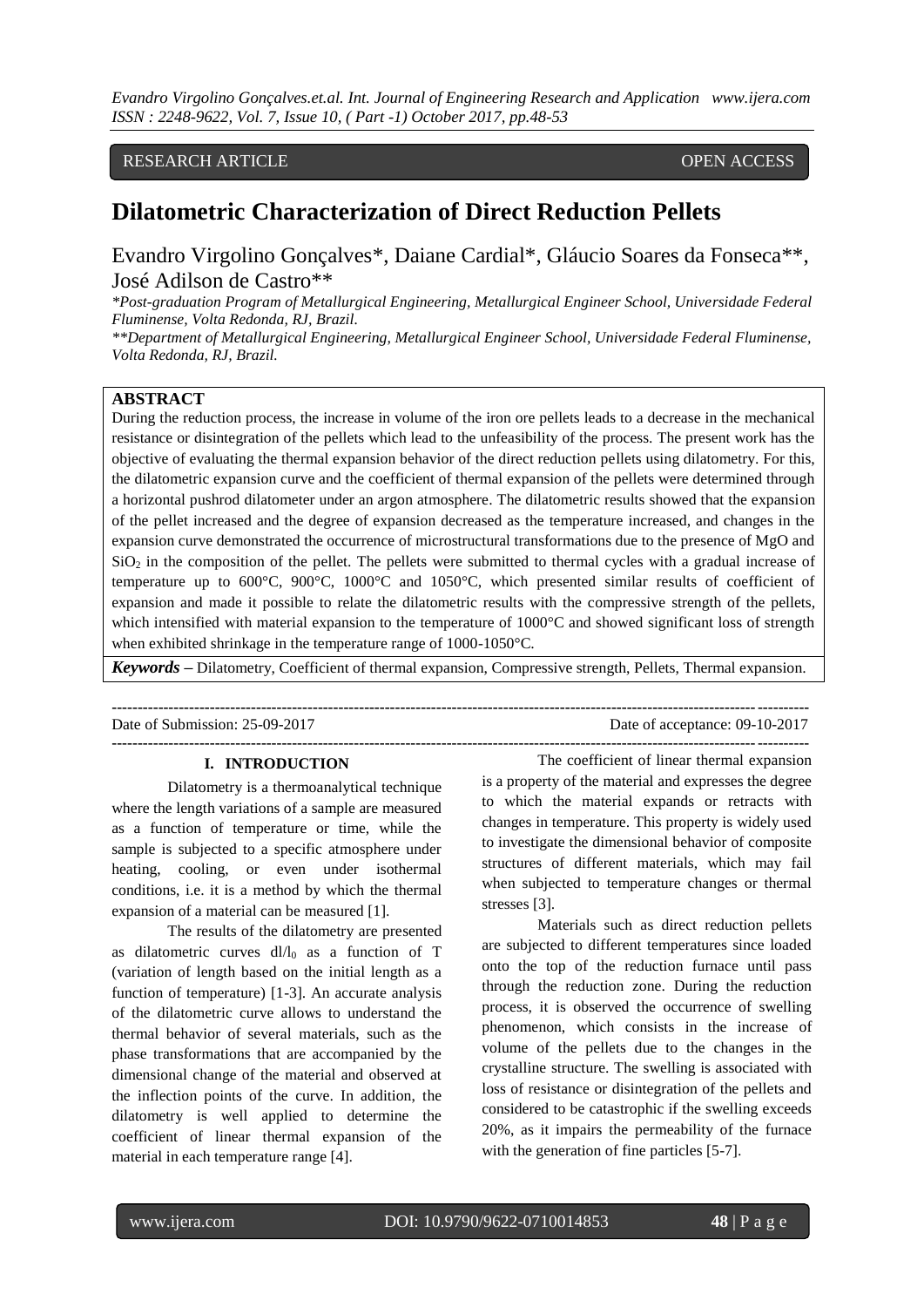*Evandro Virgolino Gonçalves.et.al. Int. Journal of Engineering Research and Application www.ijera.com ISSN : 2248-9622, Vol. 7, Issue 10, ( Part -1) October 2017, pp.48-53*

Thus, pellet swelling behavior was studied under different conditions: pellet characteristics (chemical composition, microstructure and porosity), firing parameters (temperature and time), reduction parameters (temperature, time and gas composition) [8-11].

Due to the importance of dilatometry as a different method to evaluate the thermal behavior of materials subjected to high temperature, the present work has the objective of evaluating the expansion behavior of the direct reduction pellets using dilatometry. For this, the work focuses on the evaluation of the dilatometric curve and the determination of the coefficient of thermal expansion of pellets that pass through the pelletizing process. The study was performed under argon atmosphere in a horizontal pushrod dilatometer, where different pellets were submitted to a gradual increase of temperature up to 600°C, 900°C, 1000°C and 1050°C, to verify the effectiveness in the application of this different technique and to evaluate the relation of the dilatometric results with the compressive strength of the pellets.

# **II. MATERIALS AND METHODS**

### **2.1 Materials**

Direct reduction pellets used in this work were produced by the pelletizing process. Pellet size was on average 12 mm in diameter, 2.8 g in weight with average compressive strength of 950 N/pellet. As seen from Fig. 1, the X-ray diffraction result shows that the pellet is mainly composed of the hematite phase  $(Fe<sub>2</sub>O<sub>3</sub>)$  and small amount of magnetite ( $Fe<sub>3</sub>O<sub>4</sub>$ ).



Fig. 1. X-ray diffraction of the direct reduction pellet.

As demonstrated in Fig. 1, the presence of  $MgO$  and  $SiO<sub>2</sub>$  were also detected in the phase

composition of the pellet. S. Dwarapudi et al. [9] evaluated the effect of MgO on the swelling behavior of the hematite pellets during the reduction and concluded that the addition of MgO considerably reduces the tendency of pellets to swell due to the formation of high melting point slag that gives sufficient bond strength to withstand the reduction stresses.

#### **2.2 Dilatometry**

To evaluate the thermal behavior of the direct reduction pellets, they were submitted to tests in the Dil 402C horizontal pushrod type dilatometer.

The dilatometer is composed of a sample holder inside the oven, which is applicable to a temperature range of -180°C to 2000°C and a linear variable displacement transducer (LVDT) with a maximum measurement range of 5000 μm. To perform the tests, in addition to the dilatometer, the measurement system consists of a controller of the thermal analysis system (TASC) 414/4, which connects the hardware of the dilatometer to the measurement software; the power supply of the furnace; thermostat, which has the function of maintaining the LVDT with a constant temperature of 25°C and a computer system for recording and processing the data.

In the experiment, the thermal cycle of 0- 1050°C was divided into 4 heating programs for the dilatometric tests of pellets RD01, RD02, RD03 and RD04. The heating program corresponds to a successive increase of the temperature to be reached by each pellet within a temperature range with a defined heating rate, according to Table 1.

Table 1. Heating program.

| Pellets          | Temperature | Heating rate             |
|------------------|-------------|--------------------------|
|                  | range °C    | $\mathrm{^{\circ}C/min}$ |
| RD <sub>01</sub> | $0 - 600$   |                          |
| RD <sub>02</sub> | 600-900     | 1,73                     |
| RD <sub>03</sub> | 900-1000    | 0,68                     |
| RD <sub>04</sub> | 1000-1050   | 0.23                     |

Each sample was tested until it reached a different temperature range to evaluate the application of dilatometry with analysis of the dilatometric results in the same temperature ranges. To perform the process in the dilatometer, the tests with the pellets were carried out under the argon atmosphere with flow of 50 ml/min.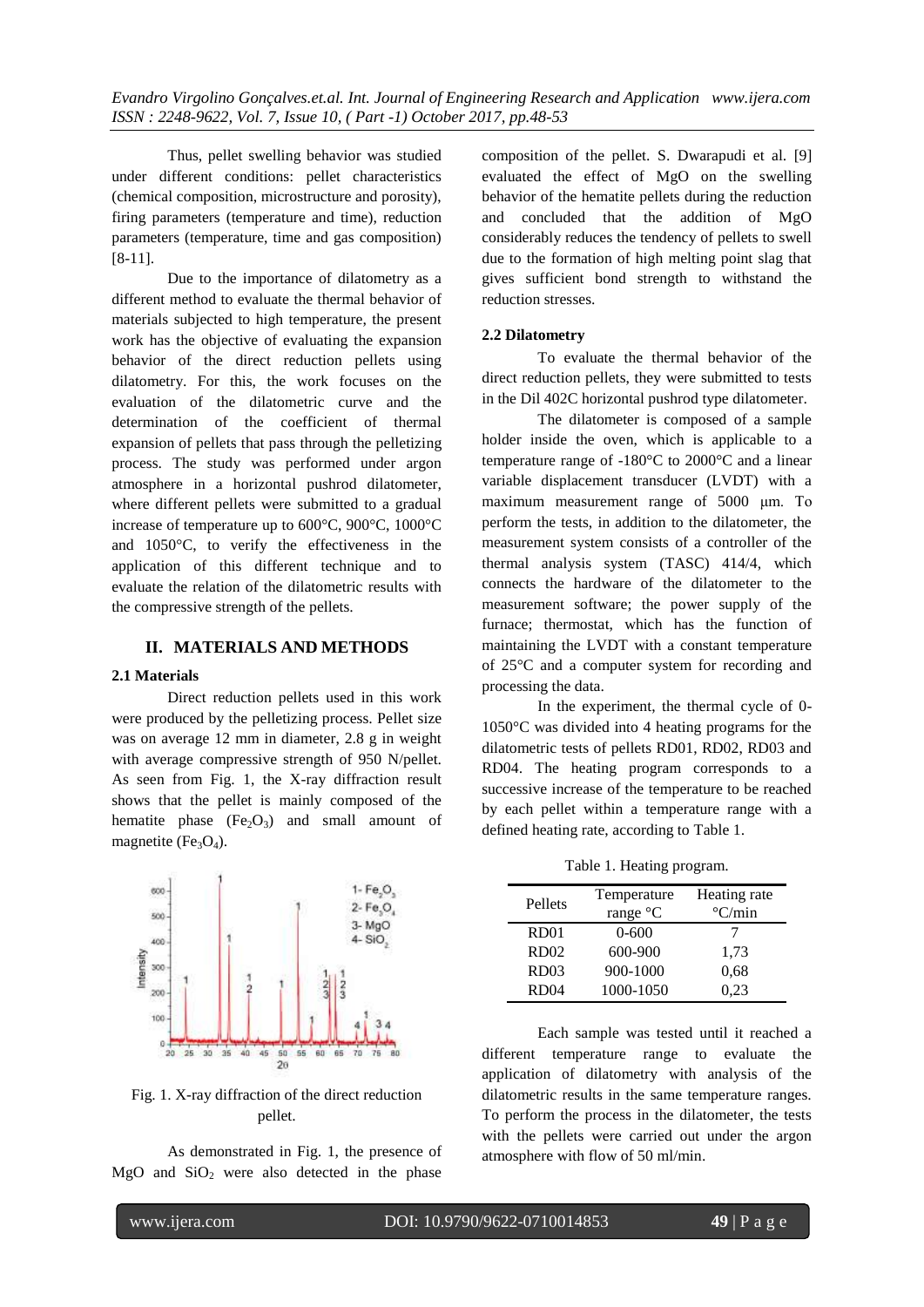#### **2.3 Compressive strength**

The direct reduction pellets were individually subjected to a compression test to evaluate the pellet strength after dilatometry testing at different temperatures and its relation to the dilatometric results. The tests were performed in the EMIC model DL-60 machine with a load cell with a rated capacity of 20KN and test speed of 10mm/min.

The pellets were placed between two parallel plates and submitted to compression until their fracture. The mechanical strength of the pellets was expressed in N/pellet.

### **III. RESULTS AND DISCUSSION**

# **3.1 Linear thermal expansion / Thermal expansion coefficient**

The thermal expansion results  $\frac{dI}{I_0}\%$  x Temperatura/°C) of the pellets RD01, RD02, RD03 and RD04 are respectively shown in Fig. 2 (a-d).

In Fig. 2 (a), it is observed that the pellet RD01, tested up to 600°C, presents a linear dilatometric curve, characterizing only the influence of temperature on the variation of sample length. In the Fig. 2 (b-d), this behavior is verified in the expansion curves of the pellets RD02, RD03 and RD04, which is proved by the results of the coefficient of thermal expansion, evaluated in the temperature range between 100-600°C, as shown in Table 2 (a-d).

As presented in Fig. 2 (b), with the test advance up to 900°C, the thermal expansion curve of the pellet RD02 exhibits a small slope increase from the temperature of 600°C, which is also verified in the curves of pellets RD03 and RD04, as shown in Fig. 2 (c-d). These pellets have practically the same degree of expansion in the temperature range of 600- 900°C as shown in Table 2 (b-d), which proves the same change in the expansion curve.



Fig. 2. Thermal expansion of the pellets: (a) RD01, (b) RD02, (c) RD03 and (d) RD04.

www.ijera.com DOI: 10.9790/9622-0710014853 **50** | P a g e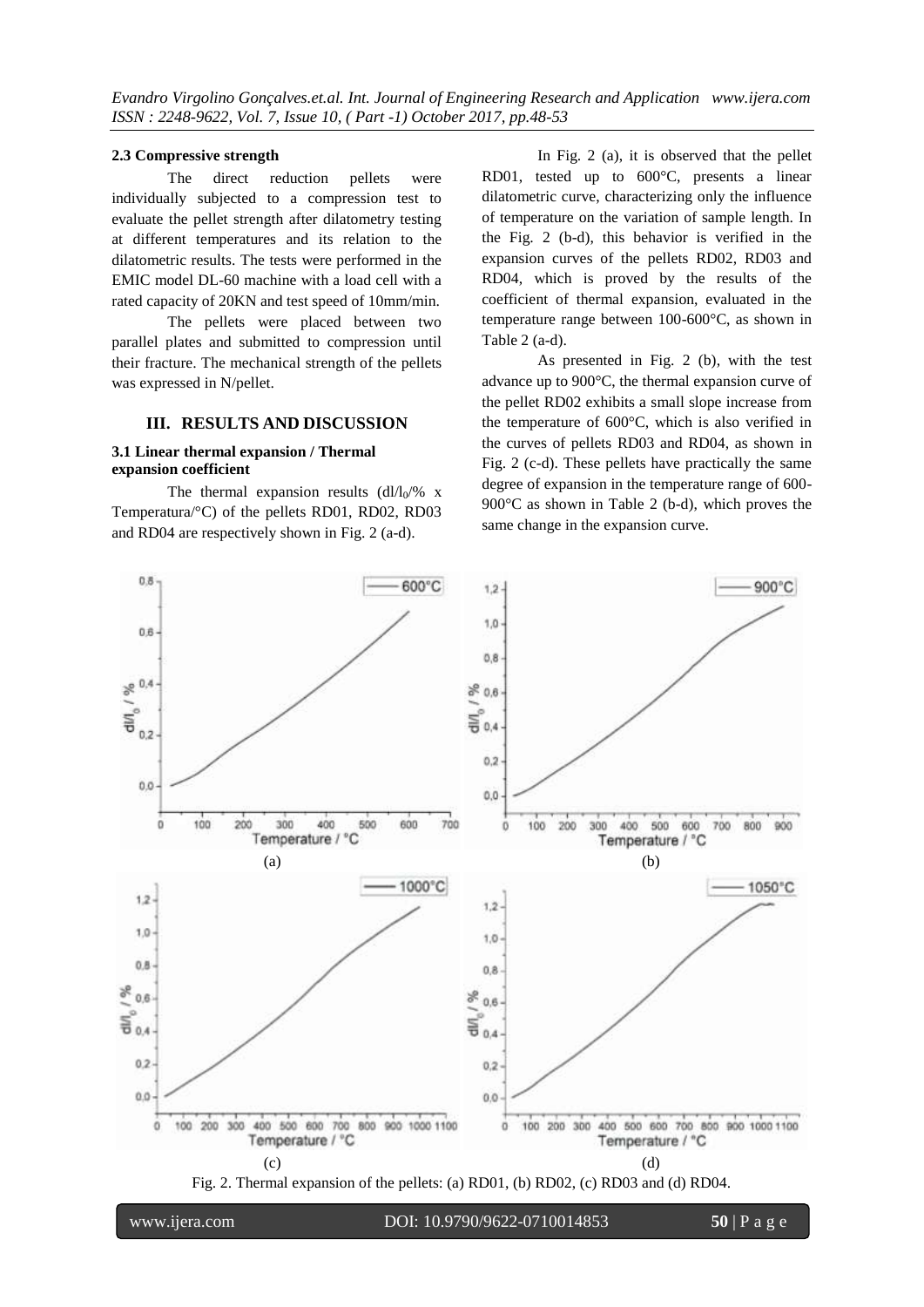The pellet RD03 was tested to the temperature of 1000°C and shows a decrease in the slope of the dilatometric curve in the temperature range of 900-1000 $^{\circ}$ C, as shown in Fig. 2 (c). In Fig. 2 (d), it is observed similar behavior in the

expansion curve of pellet RD04, which is justified by the decrease in the degree of thermal expansion in the temperature range 900-1000°C, as shown in Table 2 (c-d).

The dilatometric curve of the RD04 pellet

Table 2. Coefficient of thermal expansion of the pellets: (a) RD01, (b) RD02, (c) RD03 and (d) RD04.

|     | Pellets          | $\alpha$ (100-600°C)        | $\alpha(600-900^{\circ}C)$  | $\alpha(900-1000^{\circ}C)$ | $\alpha(1000-1050^{\circ}C)$ |
|-----|------------------|-----------------------------|-----------------------------|-----------------------------|------------------------------|
| (a) | RD <sub>01</sub> | $1.23E - 05$ /°C            |                             |                             |                              |
| (b) | RD <sub>02</sub> | $1.25E - 0.5$ /°C           | $1.21E - 05$ <sup>o</sup> C |                             |                              |
| (C) | RD <sub>03</sub> | $1.22E - 05$ <sup>o</sup> C | $1,25E-05$ <sup>o</sup> C   | $0.98E - 05$ <sup>o</sup> C |                              |
| (d) | RD <sub>04</sub> | $1.27E - 05$ /°C            | $1,20E-05$ <sup>o</sup> C   | $0.98E - 05$ <sup>o</sup> C | $-1,93E-05$ <sup>o</sup> C   |

exhibits all thermal expansion behavior with the test performed up to the temperature of 1050°C, as presented in Fig. 2 (d). After reaching 1000°C, the expansive behavior of the pellet RD04 is followed by a contraction, just in the range of 1000-1050°C, where the degree of thermal expansion decreases significantly, as shown in Table 2 (d). This decrease in the degree of expansion demonstrates that microstructural transformations occurred and another relation of coefficient of expansion with temperature was obtained.

The dilatometric analysis progressively, raising the temperature in each test, allowed to verify the same thermal expansion behavior of the different pellets as shown, which were confirmed in the results of coefficient of thermal expansion measured in the same temperature ranges. This result, in addition to showing that the dilatometry can be used as a different method for thermal analysis of the pellets, shows that the phase compositions of the 4 pellets are identical, that is, i.e. pellets are composed mainly of hematite  $(Fe<sub>2</sub>O<sub>3</sub>)$ , as illustrated in Fig. 1.

With the completion of the thermal cycle, it is verified that the dilatometric result of the direct reduction pellet, composed of hematite  $(Fe<sub>2</sub>O<sub>3</sub>)$ , showed an increase of its dimensional variation as the temperature was increased, according to Fig. 2 (d).

#### **3.2 Analysis of microstructural transformations**

The result in Fig. 1 showed the presence of compounds such as  $MgO$  e  $SiO<sub>2</sub>$  in phase composition of the pellet. Meyer and Lu apud M.M. Machado [12] report that during the process of thermal treatment of the pellets, several chemical

reactions occur due to the composition of the pellets and the temperature applied. The authors report the occurrence of a reaction between hematite  $(Fe<sub>2</sub>O<sub>3</sub>)$ and magnesium oxide (MgO) forming the ferrite magnesium  $(MgO.Fe<sub>2</sub>O<sub>3</sub>)$  of cubic structure in a temperature range of 450 to 900°C. Another reaction occurs between the MgO and  $SiO<sub>2</sub>$  compounds forming the magnesium silicate  $(2MgO.SiO<sub>2</sub>)$  of orthorhombic structure at a temperature from 1000°C.

According to S. J. Casarini [4], microstructural transformations are observed at the inflection points of the dilatometric curve. In Fig. 2 (b-d), it is observed that the inflection of the dilatometric curve of the pellets RD02, RD03 and RD04 occurs between the temperatures of 600°C and 900°C due to formation of the ferrite magnesium  $(MgO.Fe<sub>2</sub>O<sub>3</sub>)$ . The curve of the pellet RD04 in Fig. 2 (d) exhibits a contraction behavior after 1000°C, which comprises the formation of the magnesium silicate  $(2MgO.SiO<sub>2</sub>)$  due to the reaction between the  $MgO$  and  $SiO<sub>2</sub>$  compounds from this temperature.

#### **3.3 Compressive strength**

In the pelletizing process, the pellets are subjected to a gas flow with a temperature of about 1350°C in the firing step. In this step, the occurrence of sintering reactions between the iron ore particles and formation of partially liquid phases provides the pellets mechanical resistance to withstand the thermal and mechanical stresses within the reduction furnace [13].

The result of the compressive strength related to test temperature of pellets RD01, RD02, RD03 and RD04 is shown in Fig. 3.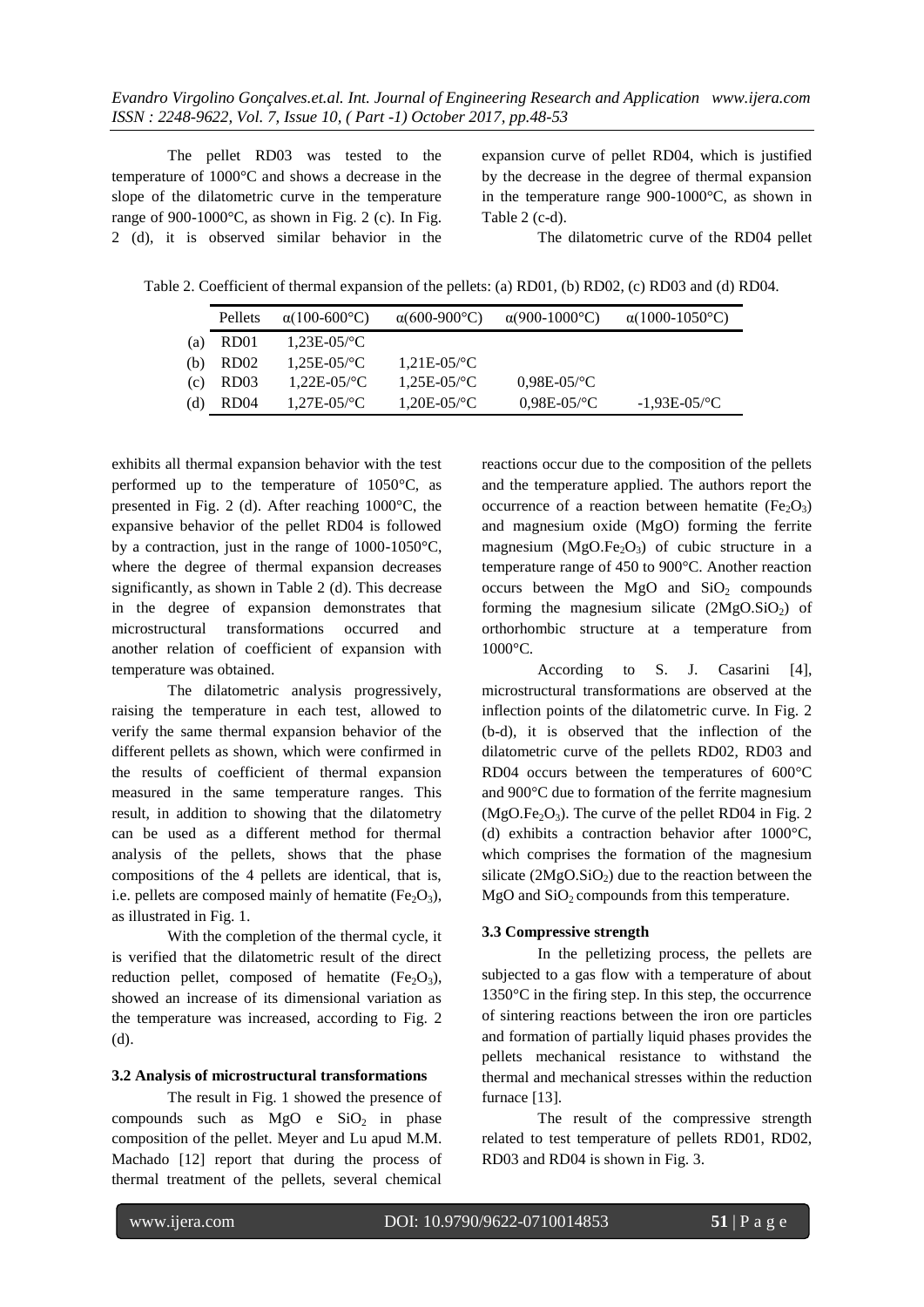



It is observed that with successive increase of the test temperature of the pellets, the compressive strength increased to 1000°C. This result shows that the complementary heating under argon atmosphere up to 1000°C, a continuity of the reactions that occur in the firing step provided an increase in the compressive strength up to 1000°C. With the test, up to 1050°C, the resistance fell sharply and reached a lower value than the result found at 600°C, as shown in Fig. 3.

The increase of the compressive strength up to 1000°C accompanied the continuous character of pellets expansion in the temperature ranges between 100-600°C, 600-900°C and 900-1000°C, as shown in Table 2 (a-c). However, with the contraction behavior in the temperature range 1000-1050°C in Table 2 (d), the pellet exhibited a decrease in its strength at 1050°C, as shown in Fig. 3.

# **IV. CONCLUSION**

- The dilatometric curves of the pellets showed practically the same expansion behavior when comparing the same temperature ranges from one test to the other. This pattern of results, confirmed by the results of expansion coefficients, shows uniformity in the phase composition of the pellets and validates the dilatometry as an adequate technique in the evaluation of the thermal behavior of the pellets.
- The dilatometric results of the pellets composed mainly of hematite showed that with the increase of temperature, the dimensional variation of the pellets increases while the

degree of expansion presents an inverse tendency.

- Changes in the expansion curve in the temperature ranges between 600-900°C and 1000-1050°C are attributed to the microstructural transformations due to the presence of  $MgO$  and  $SiO<sub>2</sub>$  compounds in the pellets and heating under the argon atmosphere.
- The correlation of the dilatometric results with the compressive strength shows that the increased resistance of the pellet increased along with their expansion, however after exhibiting contraction behavior, the pellet resistance decreases significantly.

# **Acknowledgements**

The authors would like to thank to Coordenação de Aperfeiçoamento de Pessoal de Nível Superior (CAPES) by scholarship for master degree.

#### **REFERENCES**

- [1] H. J. Seifert, General inorganic chemicals and coordination compounds, In M. E. Brown, P. K. Gallagher (Ed.), *Handbook of Thermal Analysis and Calorimetry*, 2 (Boston: Elsevier, 2003) 397-446.
- [2] M. Jankula, P. Šin, R. Podoba, J. Ondruška, Typical problems in push-rod dilatometry analysis, *Epitoanyag-Journal of Silicate Based and Composite Materials, 65(1)*, 2013, 11-14.
- [3] ASTM E228 Standard test method for linear thermal expansion of solid materials with a pushrod dilatometer.
- [4] S. J. Casarini, *Transformações de fases isotérmicas por dilatometria do aço SAE 1070: Curva TTT*, Masters diss., Universidade de São Paulo, São Paulo, 1993.
- [5] M. Mourão. *Introdução à siderurgia* (São Paulo, Associação Brasileira de Metalurgia e Materiais, 2007).
- [6] W. Sheng-li, L. Xiao-qin, Z. Qi, X. Jian, L. Cheng-song, Low Temperature Reduction Degradation Characteristics of Sinter, Pellet and Lump Ore, *[Journal of Iron and Steel](http://www.sciencedirect.com/science/journal/1006706X)  [Research,](http://www.sciencedirect.com/science/journal/1006706X) 18(8)*, 2011, 20-24.
- [7] R. Conceição, M. Mourão, J. Capocchi, Microstructures of self-reducing pellets bearing iron ore and carbon. *ISIJ International, 37(11)*, 1997, 1050-1056.
- [8] L. Yi, Z. Huang, T. Jiang, L. Wang, T. Qi, Swelling behavior of iron ore pellet reduced by H2-CO mixtures, *Powder Technology, 269(1)*, 2015, 290-295.